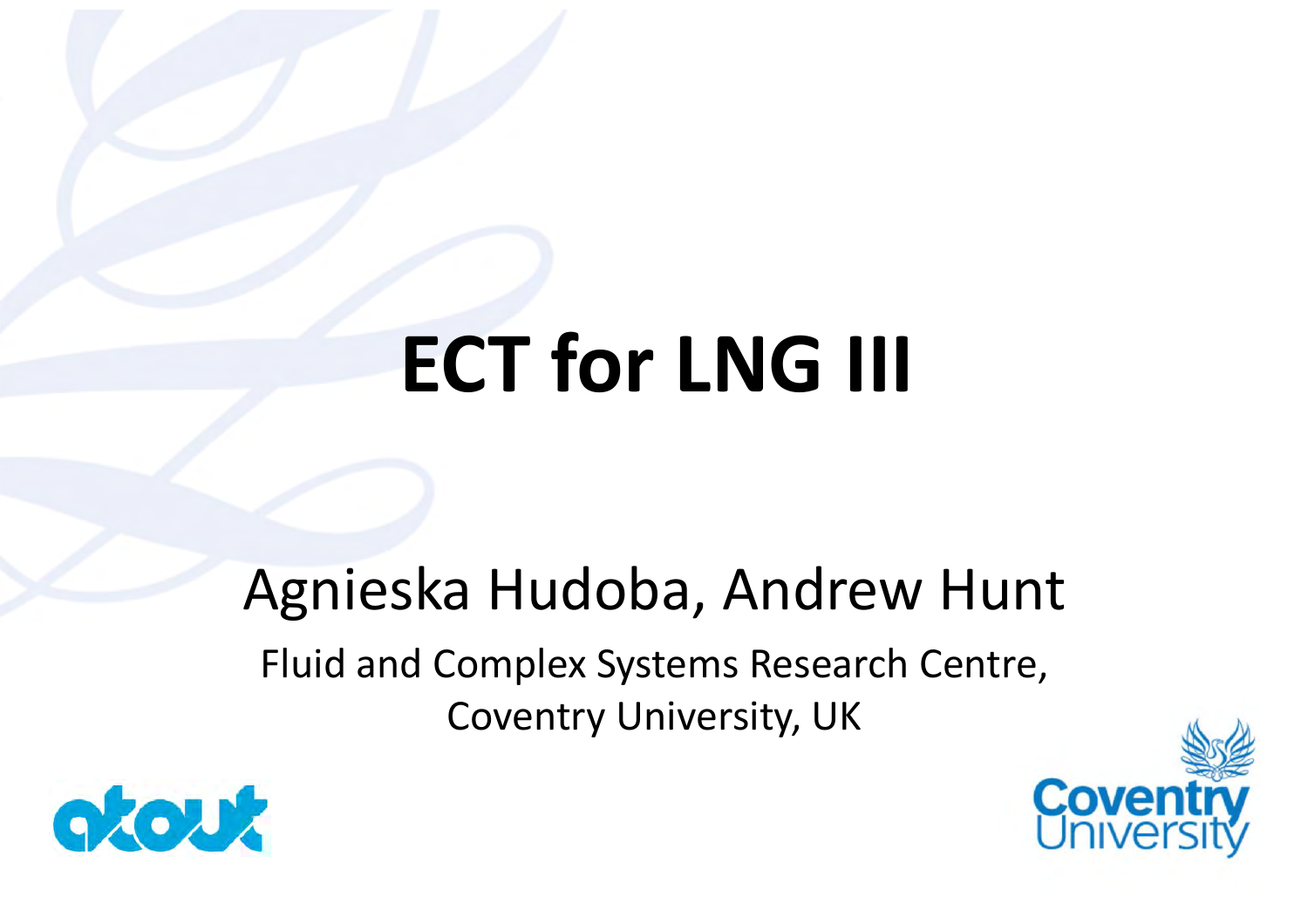### Electrical Capacitance Tomography

- •A 'body scanner' for pipes
	- and the state of the 2500 images per second
- •Can measure density distribution in pipes and tanks
- LNGIII focuses on designing suitable ECT sensors for LNG use



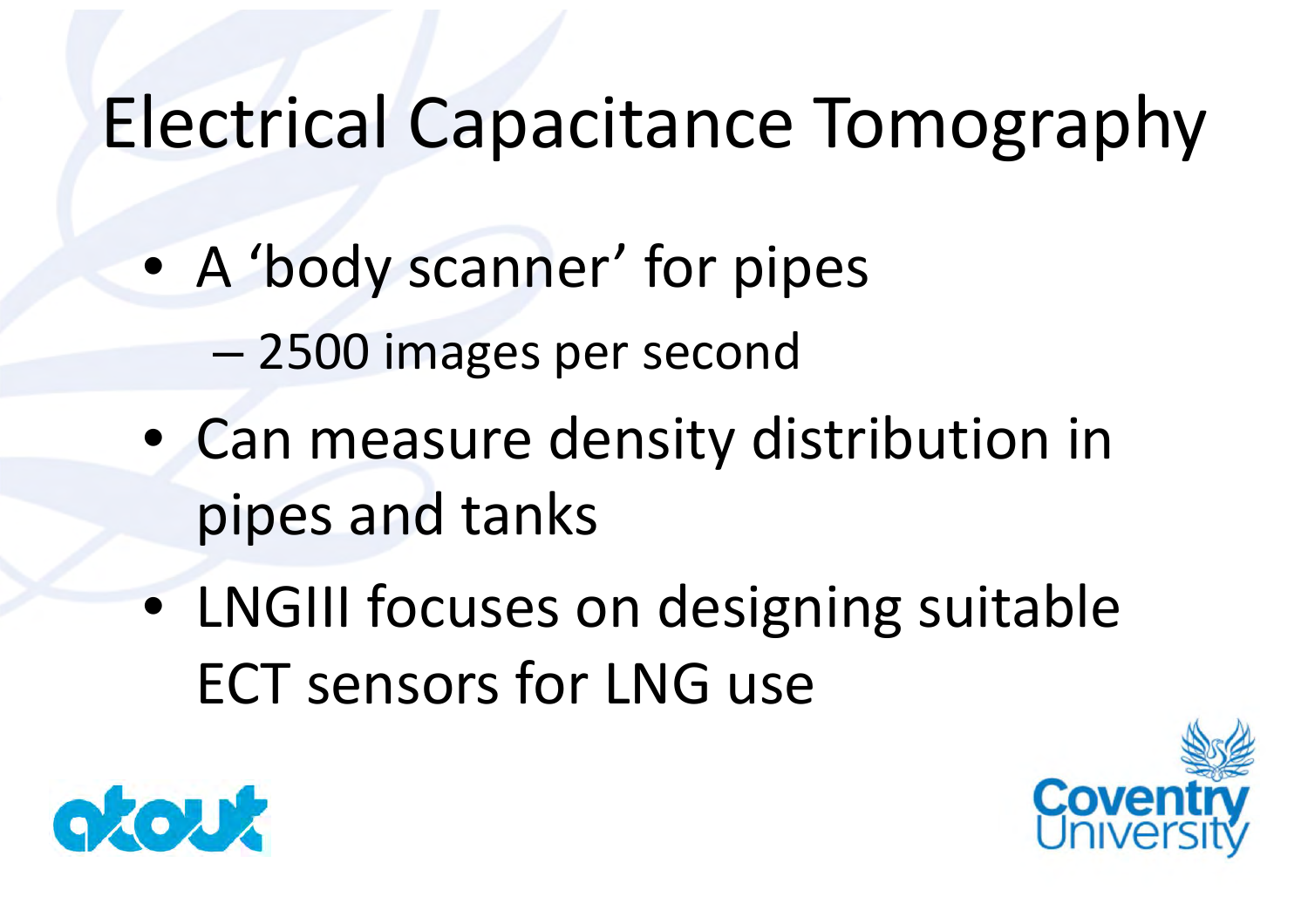#### Electrical Capacitance Tomography



Hunt A. (2014) Weighing without Touching: Applying Electrical Capacitance Tomography to Mass Flowrate Measurement in Multiphase Flows; **Measurement and Control** 47: 19-25. https://www.researchgate.net/publication/281970207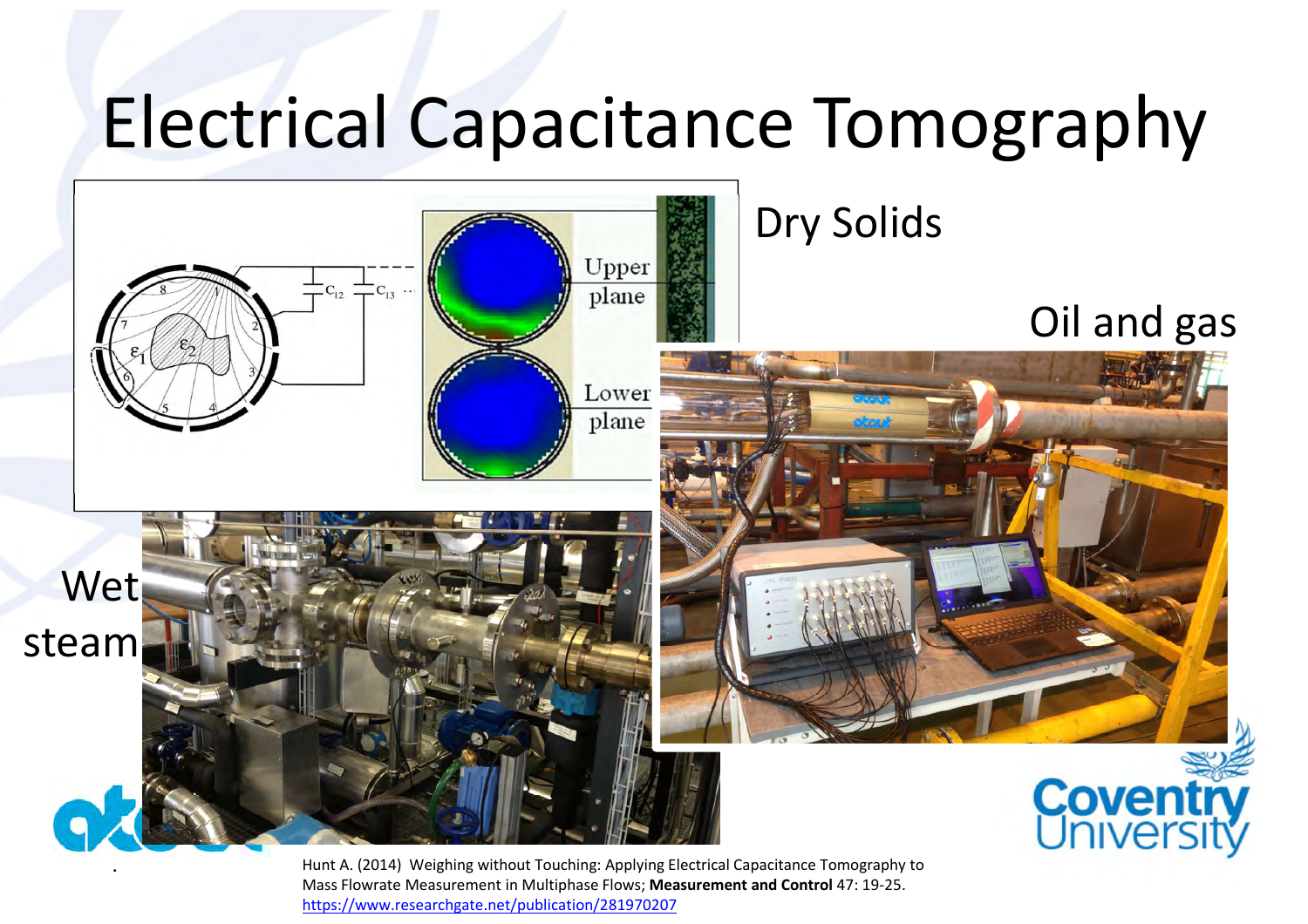## Commercial ECT Systems





- • Measure capacitances on two-planes of electrodes
- • Produce images of concentration and velocity
- • Integrate to give flowrate in twophase flows



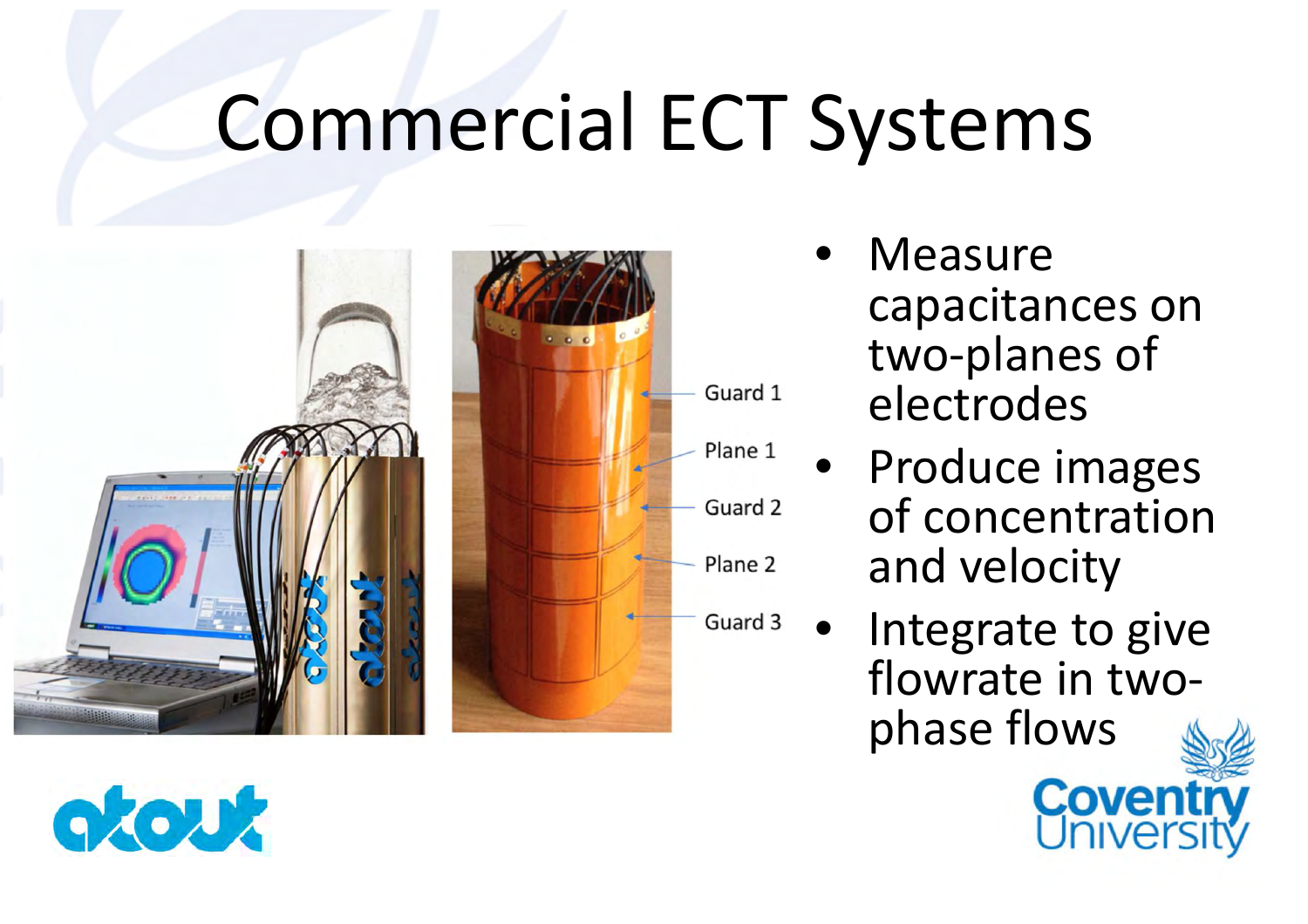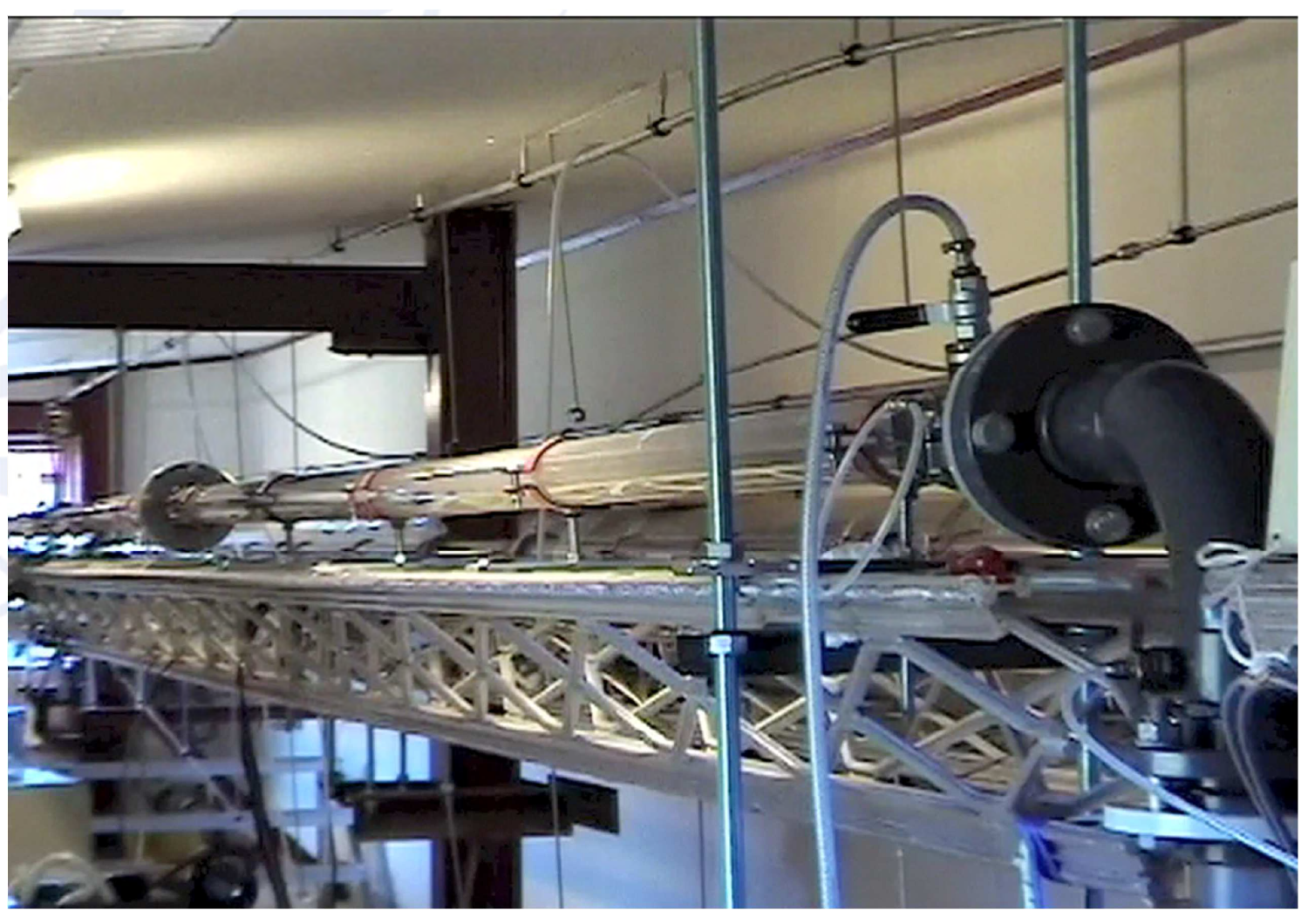### Typical sensor components



Body and electrodes are316L Stainless steel

Insulator is PTFE

90% of internal bore surface isstainless steel



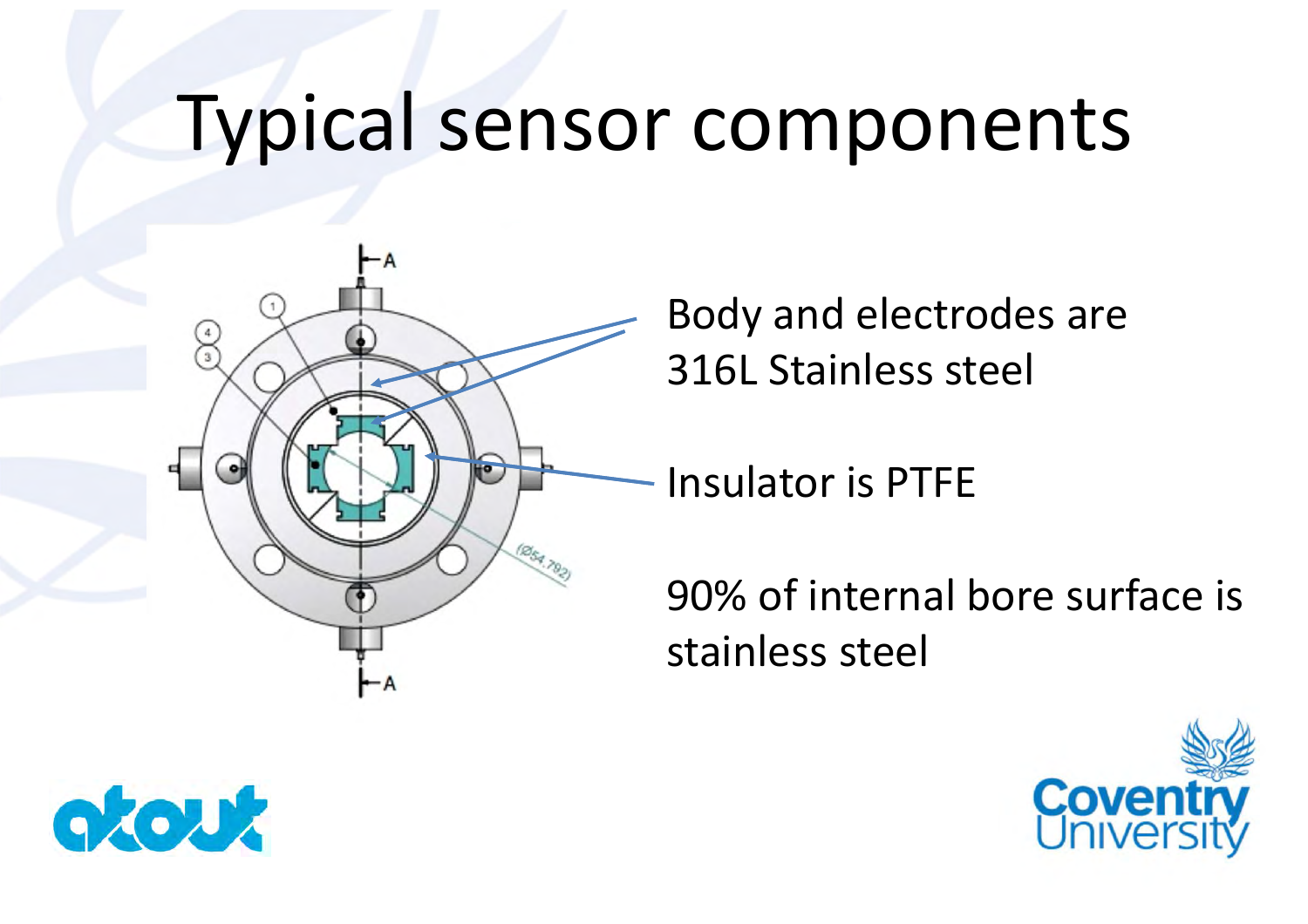# Liquid Propane Tank





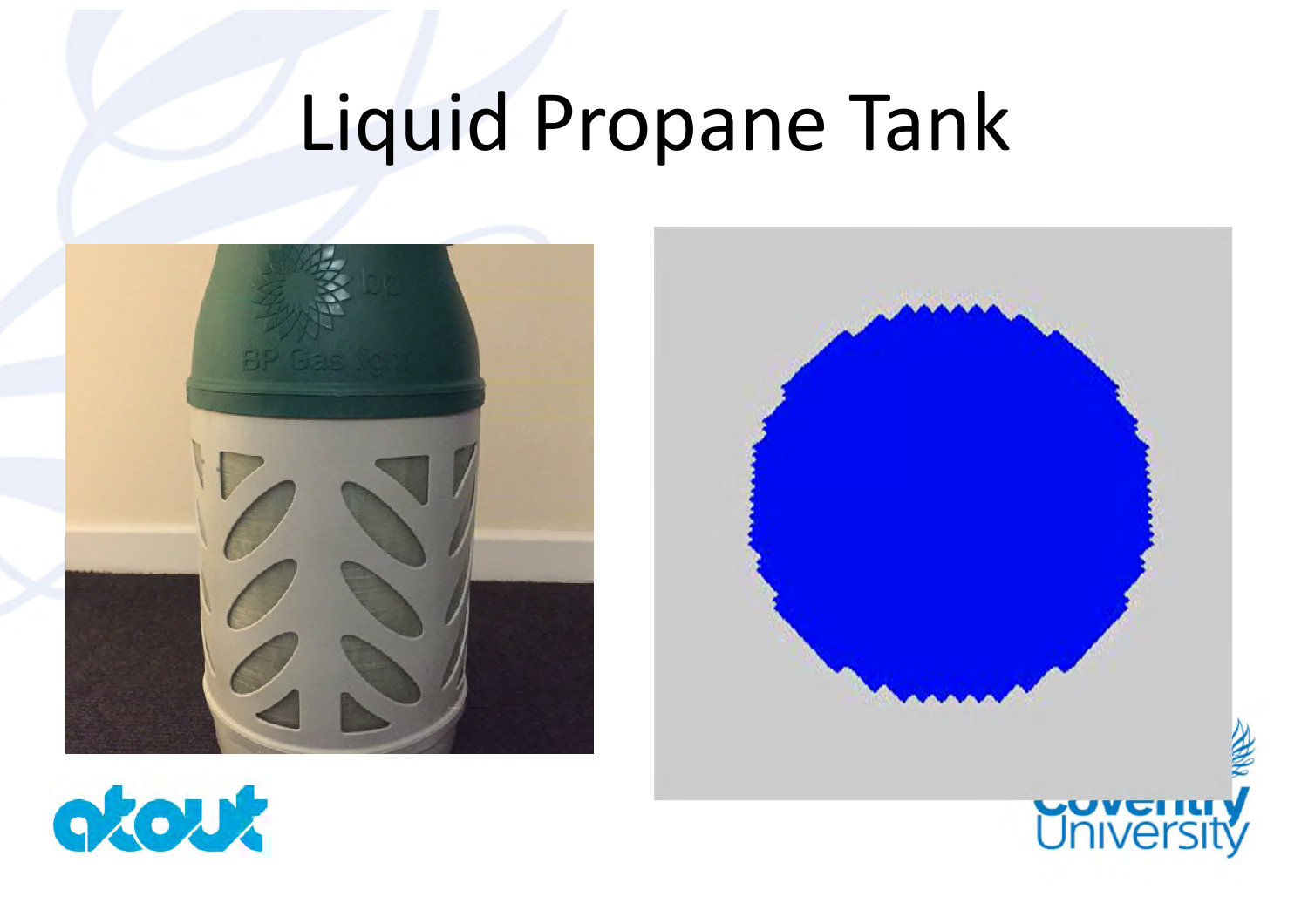#### Kerosene tank gauging with ECT showingcenter of mass (CoM) and force vector

 $CoM$ side view $CoM$ end view







Andrew Hunt, Ross Drury and Richard foster-Turner *Propellant Slosh Force and Mass Measurement,* International Journal of Aerospace Engineering, vol. 2018, Article ID 3026872, 9 pages, 2018. <u>https://doi.org/10.1155/2018/3026872/</u>.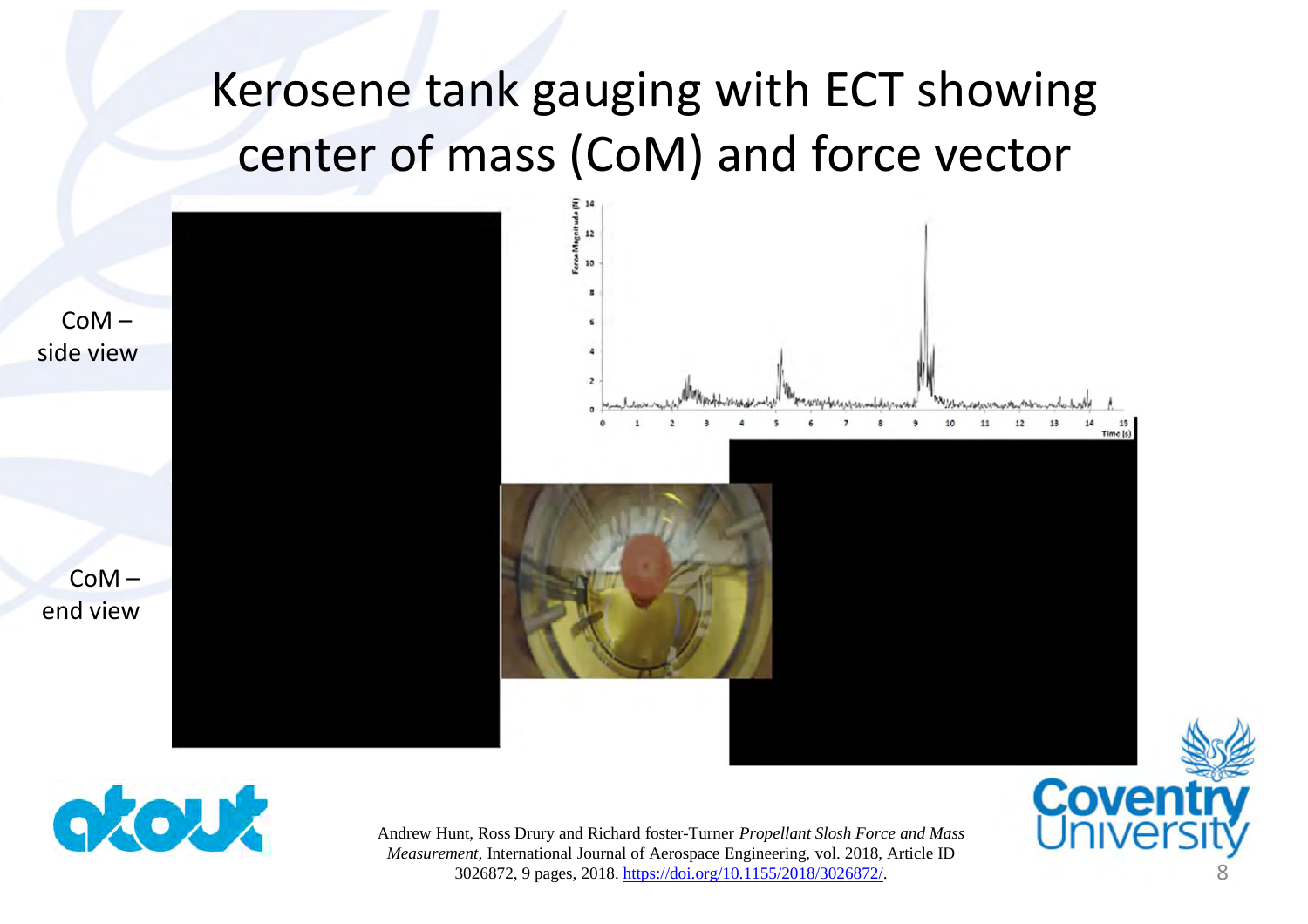# Cryogenic design challenges

- •The body and electrodes of the sensor must be able to withstand cryogenic temperatures without embrittlement and have good corrosion resistance and must have good electrical conductivity.
- The electrodes and connection feedthroughs must be isolated by an electrically non-conducting insulator which must share the mechanical cryogenic requirements.